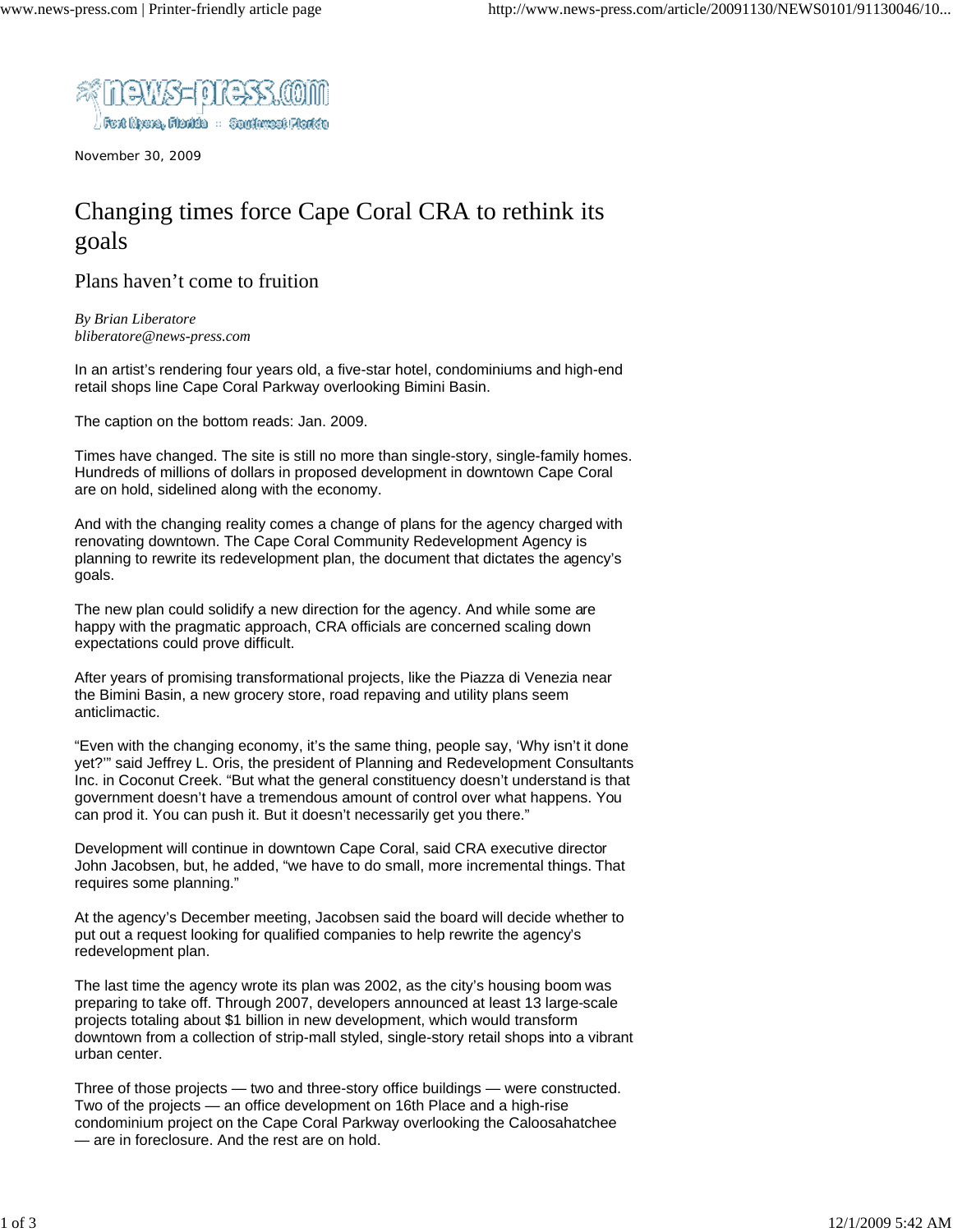While Village Square, a mixed use project from Island Development on Cape Coral Parkway is headed to the City Council for approval, the phased project will likely be built over a decade instead of a few years.

In some ways, Councilman Pete Brandt said, it's a good thing the large-scale projects didn't come to fruition ahead of the market collapse. Many of them did not fit in Cape Coral. The city would be dealing with incongruent, empty buildings. Changes to the downtown, he said, should be more organic.

"It's an evolutionary process, not a revolutionary process," Brandt said.

While the CRA is busy, Jacobsen said, it has a difficulty advertising its accomplishments, which are far less visible than large-scale mixed-use development. The past year's activities, according CRA officials include:

- A facade improvement grant program.
- The design of a new streetscape on S.E. 47th Terrace.
- Up to \$500 per month in rent subsidies for new businesses.

• An expansion to include the Golf Club. Negotiations to purchase and rehabilitate the club have so far proven unsuccessful.

• An alley repaving program meant to improve access and navigation through downtown.

• Changes to the city's codes to help encourage small and large-scale improvements.

- A partnership with Edison College allowing classes in the CRA offices.
- A downtown trolley experiment, which ultimately proved impractical.
- Planning for utility improvements.

The CRA is pushing for more programs that will help existing businesses survive and new businesses to relocate in the downtown.

It's the same story across the state, Oris said. Instead of plans that expand redevelopment districts, agencies are looking to keep them from losing more businesses and more jobs.

"I think there should be greater visibility of what the CRA is doing," said Jim Martin, a former Cape Coral Council candidate and CRA Board applicant. "I think it's just lack of education if nothing else."

## **Funding a CRA**

A city's governing body can establish a Community Redevelopment Agency to eliminate slum and blight in a targeted redevelopment district. The agency can only spend money on programs in that district.

In 1986, the Cape Coral City Council established the original Community Redevelopment Agency District along the Cape Coral Parkway, the city's oldest commercial area. The boundaries grew in the 1990s to encompass the area around the Bimini Basin and again this year to include the area around the defunct Golf Club of Cape Coral.

When the city establishes a district, it records the value of property in that district. Those become the base values. After that when those property values rise over the base year, taxes — both city and county — on the increased value go to the CRA. The city continues to collect taxes on the base year property values. But all increases go to the CRA. If property values don't increase, the CRA doesn't get any